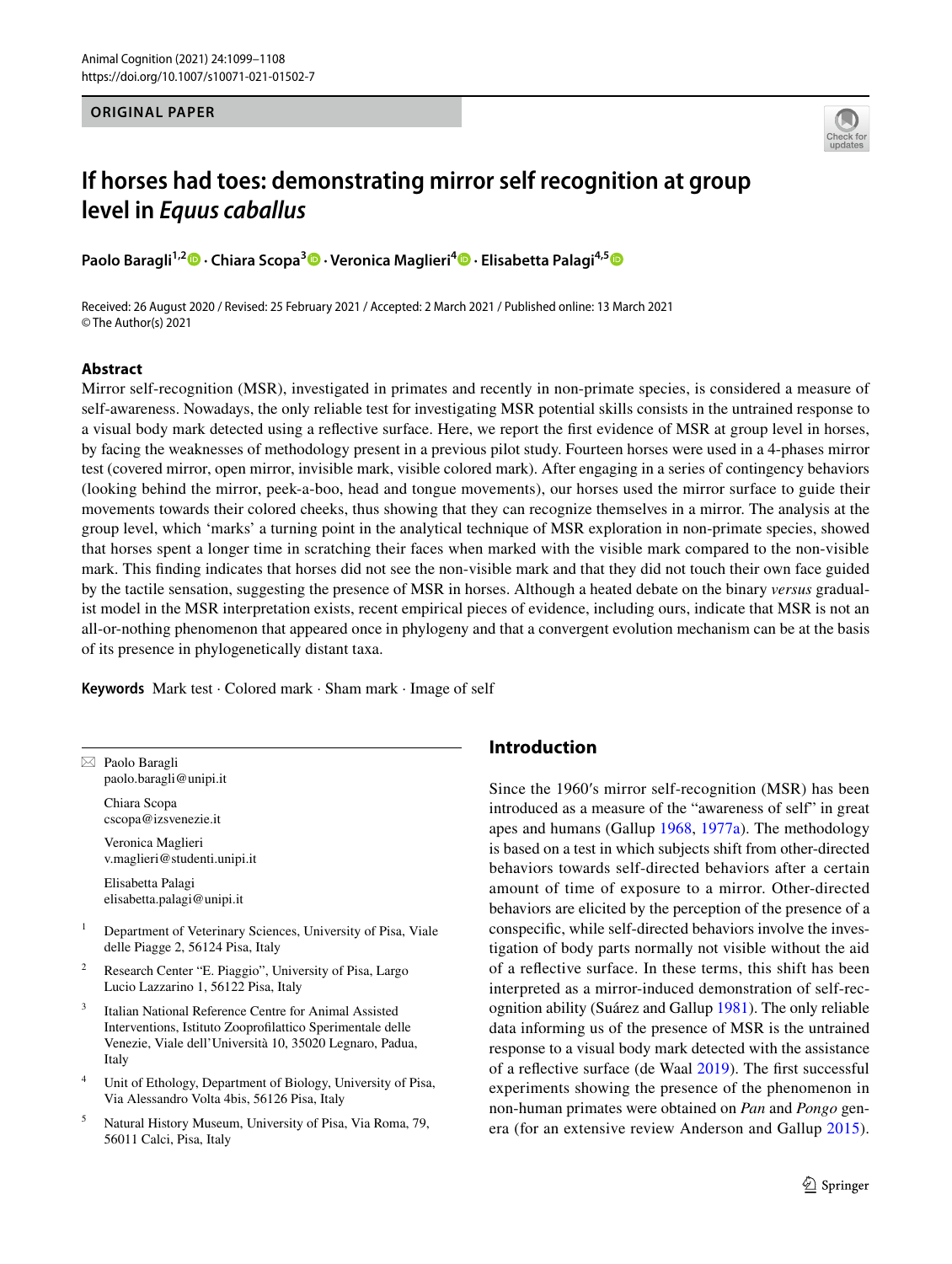Within the primate order, the experiments conducted on monkeys revealed no presence of MSR (Gallup [1977a,](#page-8-1) [b](#page-8-4)), although some recent studies challenge these frst results (Rajala et al. [2010;](#page-8-5) Chang et al. [2017\)](#page-8-6).

Starting from 2000 the studies on MSR have expanded to many vertebrate taxa beside primates, although the application of the classic MSR experimental paradigm has introduced important methodological variants according to the diferent species tested (de Waal [2019\)](#page-8-2). In bottlenose dolphins (*Tursiops truncatus*) the authors considered as markdirected behaviors those movements in which the animal positioned itself towards the refective surface to visually explore the mark (Reiss and Marino [2001](#page-9-1)). While in other studies touching/scraping the mark has been considered the self-directed behavior proving self-recognition (elephants, *Elephas maximus*, Plotnik et al. [2006;](#page-8-7) magpies, *Pica pica*, Prior et al. [2008](#page-8-8)). In cleaner wrasses (*Labroides dimidiatus*), Kohda and coworkers ([2019\)](#page-8-9) considered rubbing marked-throat against the substrate as a reliable measure of self-directed behaviors. In their pilot study on the domestic horse (*Equus caballus*), Baragli et al. [\(2017](#page-8-10)) considered face scraping and rubbing against the substrate as indicators of mark-directed behaviors.

Overall, the tests on all these species seem to indicate the presence of MSR ability in at least a few subjects, although the issue is still under debate (for extensive review see de Waal [2019](#page-8-2); Gallup and Anderson [2019](#page-8-11)). One of the most criticized issues is the methodological procedure adopted for the demonstration of MSR. Some weaknesses in the experimental protocols have been highlighted by de Waal [\(2019](#page-8-2)) and Gallup and Anderson ([2019](#page-8-11)). According to these authors, the studies exploring MSR in non-primate species suffer some methodological biases such as very reduced sample size, not always mirror naive animals, asymmetric arenas, presence of conspecifcs during the test, irritating marks, non-blind video analyses and lack of standardization in the number of trials proposed to the diferent subjects for each step (e.g. subjects that showed a higher level of response were tested more than others). A further critical point of the studies is the almost total absence of their replication on non-primate species, except for bottlenose dolphins (two studies focusing on two adults, (Reiss and Marino, [2001](#page-9-1)), and two juveniles, Morrison and Reiss [2018\)](#page-8-12). Moreover, analyses at group level are completely missing. The only species tested at group level is the giant panda (*Ailuropoda melanoleuca*) that did not show any evidence of MSR (Ma et al. [2015\)](#page-8-13).

Because of the methodological criticism, we replicated the MSR test in a group of 14 horses by trying to limit the biases present in the pilot study (Baragli et al.  $2017$ ;  $n=4$ ) and by taking into account the weaknesses raised by the most recent literature as much as possible. In the present study, the horses were tested in a symmetric arena without the presence of conspecifcs and the number of trials was standardized (one trial *per* step). Moreover, since the pilot study revealed that the motivation to react to the mirror dropped after about 20 min (each trial lasted 60 min in Baragli et al. [2017](#page-8-10)), in the present study we set each trial at 30 min. None of the tested subjects underwent previous training.

The studied horses were subjected to a 4-phases mirror test. The frst two phases (Covered Mirror CM; Open Mirror, OM) were related to the reaction to mirror exposure. In CM and OM, behaviors related to the understanding of mirror functionality were recorded such as selective attention, exploration towards the mirror, and contingency behaviors.

In our approach, we followed the criteria suggested by de Waal [\(2019](#page-8-2)) about MSR prerequisites. We went on with the mark test when social reactions to the mirror were replaced by contingency behaviors and we ascertained that self-touching was driven by the visual component of the mark. Horses were marked with an invisible mark positioned on both cheeks (Online Resource 1), an area of the body only visible with the aid of the mirror (third phase, sham condition). In the fourth phase a visible mark (mark condition) was positioned in the same anatomical region (Online Resource 1). In the third and fourth phase, the behavior directed towards the mark (invisible or visible) has been collected (face scratching and rubbing). As a further control, the same behavior directed towards the whole body (excluding the face) has been measured in both sham and mark phases. For the definition of the behaviors collected during the four phases see Table [1](#page-2-0).

## **Materials and methods**

## **Animals and housing**

Giving that housing and previous negative interactions with humans seem to have an impact on the psychological development of horses (Fureix et al. [2012](#page-8-14); Baragli et al. [2014](#page-8-15)), the subjects were selected based on conventional training procedures and appropriate housing.

The experimental design was conducted in April 2017 at the "Pelliccia" Riding Centre (San Marcello Pistoiese, Tuscany, Italy). The tested animals (14 horses of diferent ages and breeds, see Online Resource 15) were selected based on features already defned in the pilot study. The horse selection was made on the basis of their propensity to familiarity towards people and confdence with the arena in which the test would be performed. Moreover, the predisposition to explore unfamiliar objects was taken into account (see Baragli et al. [2017](#page-8-10) for details). The horses were stabled in individual stalls and had paddock turnout every day in a social environment; they showed no stereotyped behaviors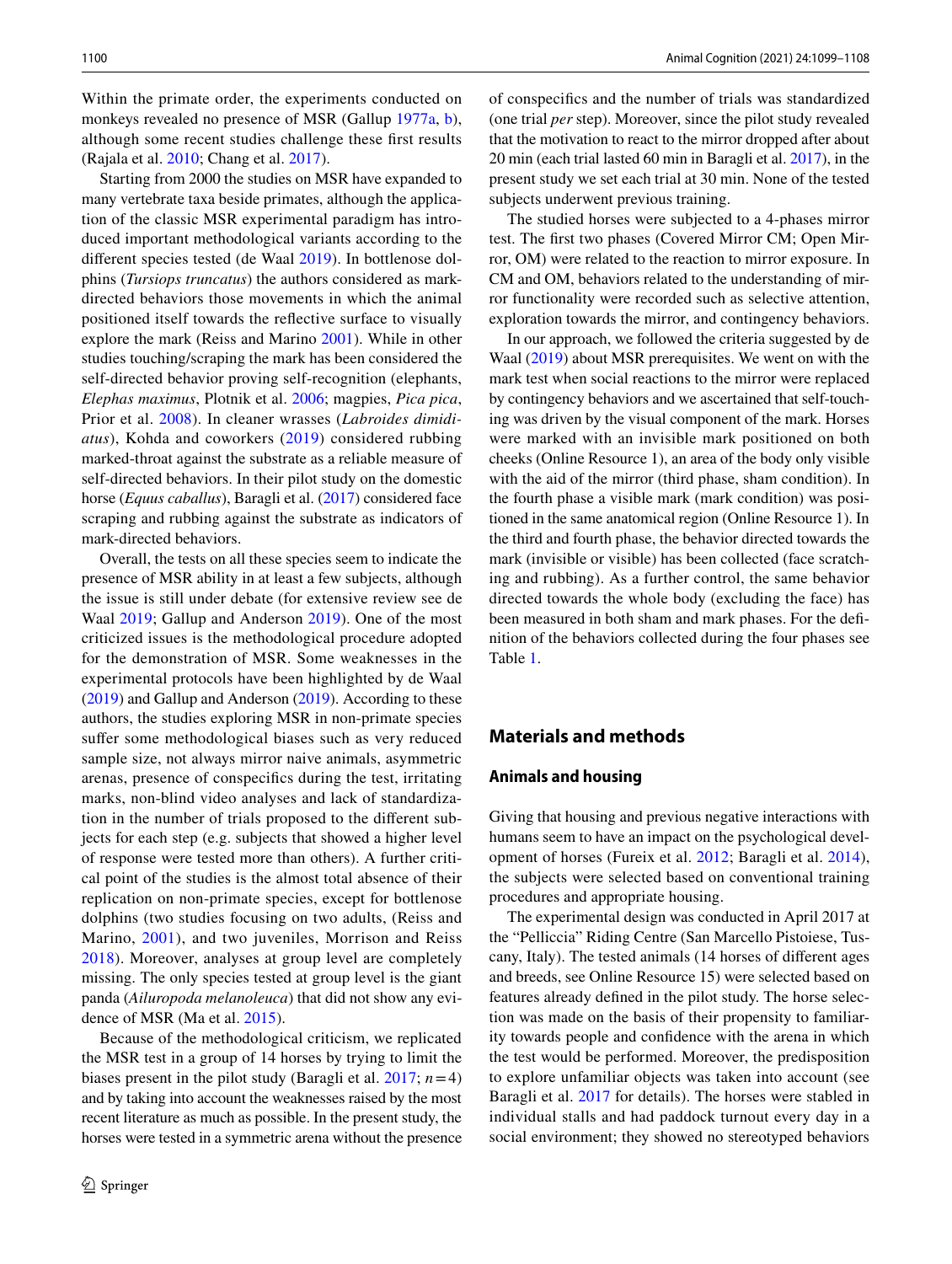<span id="page-2-0"></span>

| <b>Table 1</b> Operational definition of the behavioral patterns |  |  |  |  |  |
|------------------------------------------------------------------|--|--|--|--|--|
|------------------------------------------------------------------|--|--|--|--|--|

| Behavior                     | Definition                                                                                                                                                                                                      | Supplementary information                 | Cohen's $K$ values |
|------------------------------|-----------------------------------------------------------------------------------------------------------------------------------------------------------------------------------------------------------------|-------------------------------------------|--------------------|
| Behaviors towards the mirror |                                                                                                                                                                                                                 |                                           |                    |
| Selective attention          | The horse maintains its head perpendicular to the mirror<br>surface and its ears directed towards the mirror                                                                                                    | Online Resource 2                         | $K = 0.98$         |
| Exploring mirror             | The behavior includes sniffing, licking, biting, touching<br>the mirror using the mouth and the nose as previously<br>defined (Baragli et al. 2017)                                                             | Online Resource 3                         | $K = 0.94$         |
| Contingency behaviors        |                                                                                                                                                                                                                 |                                           |                    |
| Looking behind               | The horse is close to the mirror $(< 1 \text{ m})$ and put its head<br>and neck beyond the fence. The horse turns its head<br>toward the rear side of the mirror as previously defined<br>(Baragli et al. 2017) | Online Resource 4                         | $K = 0.90$         |
| Peek-a-boo                   | The horse moves its head out and back in sight of the<br>mirror                                                                                                                                                 | Online Resource 5                         | $K = 0.87$         |
| Head movements               | The horse performs a series of vertical and lateral quick<br>movements with the head while looking at the mirror<br>with or without stretching its neck                                                         | Online Resource 6                         | $K = 1.00$         |
| Tongue protrusion            | The horse protrudes the tip or a large part of its tongue out<br>of the mouth, without showing teeth                                                                                                            | Online Resource 7                         | $K = 1.00$         |
| Self-directed behaviors      |                                                                                                                                                                                                                 |                                           |                    |
| Face scratching (Face-SCR)   | The horse rubs its face by using both its ipsi- or contralat-<br>eral forelimbs or any kind of support (wooden poles, the<br>frame of the mirror, ground)                                                       | Online Resource 8, 9, 10, 11, 12 $K=1.00$ |                    |
| Body scratching (Body-SCR)   | The horse rubs any part of its body excluding the face, by<br>using both its ipsi- or contralateral forelimbs or by using<br>any kind of support (wooden poles, the fence, the frame<br>of the mirror)          | Online Resource 8, 13, 14                 | $K = 1.00$         |

First column: names of the behavioral patterns (and acronyms) performed by the horses and considered in the study. Second column: operational defnition of each behavioral pattern. Third column: supporting material illustrating the single pattern. Fourth column: Cohen's *K* values obtained for each behavioral pattern indicating the degree of agreement between the two observers

and had the same feeding schedule (ad libitum access to hay and water, grass during paddock turnout and concentrates one time a day).

#### **Ethic statements**

This study was carried out in accordance with the recommendations of the Italian Animal Care Act (Decree Law 26/2014). The Ethical Committee on Animal Experimentation of the University of Pisa approved the experimental protocol (ref. n. 62,131). The owners gave written consent to the use of their horses in this experiment.

#### **The testing area**

The entire experimental design has been performed in a covered arena (the "round pen", typical circular enclosure usually employed for the training of horses). The arena has been divided into two parts: the testing area and an out-oftesting area (behind the mirror and lateral areas).

The testing area has been further divided into four areas. These four areas have been defned depending on the relative

position respect to the mirror (Fig. [1](#page-3-0)). The starting position was in line with the mirror and the space on the right and on the left from this line was symmetric. This allowed us avoiding environmental lateral biases.

#### **Experimental design**

We tested each horse individually. The tested horse was led to the starting point by the caretaker and it was let free after halter removal. The experimental design comprised four phases preceded by a familiarization period. In this period, the arena was set as in the experimental phases without the presence of the mirror. Although all horses were accustomed to the covered arena, we started with this familiarization period to exclude the presence of undesirable behaviors (frustration and stress-related behaviors).

The four experimental phases:

Phase 1 (Covered Mirror, CM; day 1). In this phase, the mirror was positioned in the location in which it remained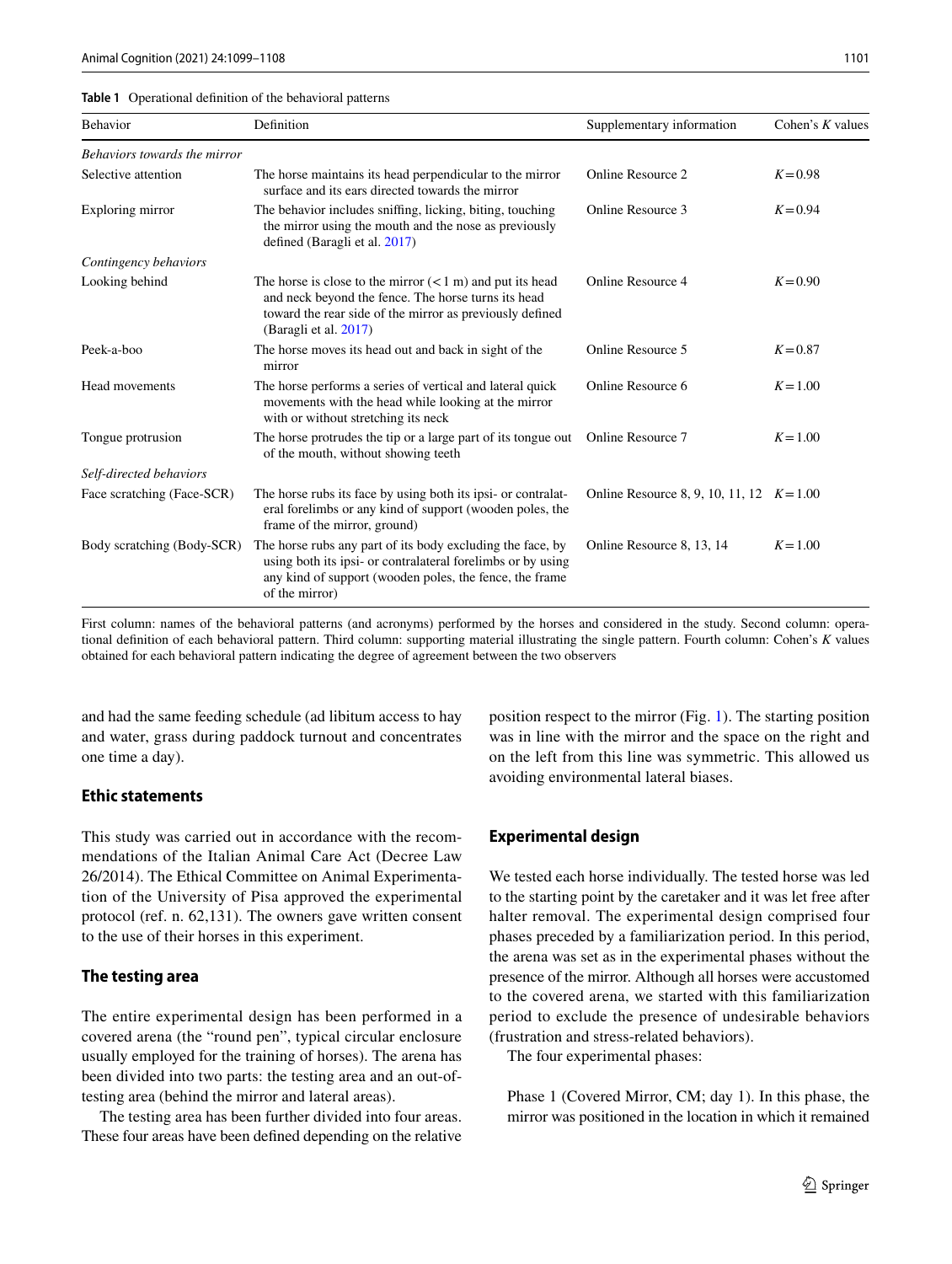<span id="page-3-0"></span>**Fig. 1** The covered area where all the experimental trials have been conducted. In the figure the four sectors of the area are indicated



for the whole duration of the study with the refective surface facing outwards.

Phase 2 (Open Mirror, OM; day 2). The refective surface of the mirror was turned towards the testing area thus facing the mirror area 1 and 2 (Fig. [1](#page-3-0)). Therefore, the tested horse could perceive its image in the mirror.

Phase 3 (Sham, S, day 3). A transparent cross-shaped fgure (10 cm) was applied on both cheeks of the tested horse (Online Resource 1). The figure consisted of ultrasound water gel (Ultrasound gel, Gima, Milan, Italy). This was necessary to exclude the possibility that the animal's behavior was caused by the tactile or olfactory sensation of the mark rather than the visual mark itself.

Phase 4 (Mark, M; day 4). The cross-shaped figure on both cheeks were colored by adding a small quantity of yellow or blue odorless, hypoallergenic fnger paint (F.I.L.A.—Fabbrica Italiana Lapis ed Affini S.p.A., Milan, Italy) to the transparent ultrasound water gel (Ultrasound gel, Gima, Milan) (Online Resource 1). The selection of two primary colors (yellow or blue) to mark the cheeks of the horse was based on horse color perception (Blackmore et al. [2008](#page-8-16)). To maximize the chromatic contrast and increase the probability that the subject could actually perceive the colored mark as diferent from the transparent one, we selected blue or yellow eye-shadow powder in relation to coat color (Baragli et al. [2017](#page-8-10)).

Between two consecutive tests, the mirror surface was cleaned using a hypoallergenic, odorless detergent to limit the body odors of the animal previously tested. Feces were removed at the end of each test.

Each horse was tested at the same time on consecutive days. Each phase lasted 30 min and began when the halter was removed from the tested horse in the starting position.

The marks (both sham and colored) were placed on both cheeks because the panoramic visual feld of horses does not cover this head area (Saslow [1999\)](#page-9-2) and, therefore, the mark could be seen by the tested horse only with the guidance of the mirror. The choice to arrange the mark on the cheek also relied on the easiness for the horse to reach that area by the limbs or by the use of environmental supports.

To standardize the marking procedure (size, shape and tactile sensation), we used three identical cross-shaped foam rubber stamps (sham, blue and yellow,  $10 \times 10$  cms, Online Resource 1).

Before each phase, a 10-min grooming session was performed on the whole body to exclude the possibility that the horse felt that it was marked in a specifc area (Anderson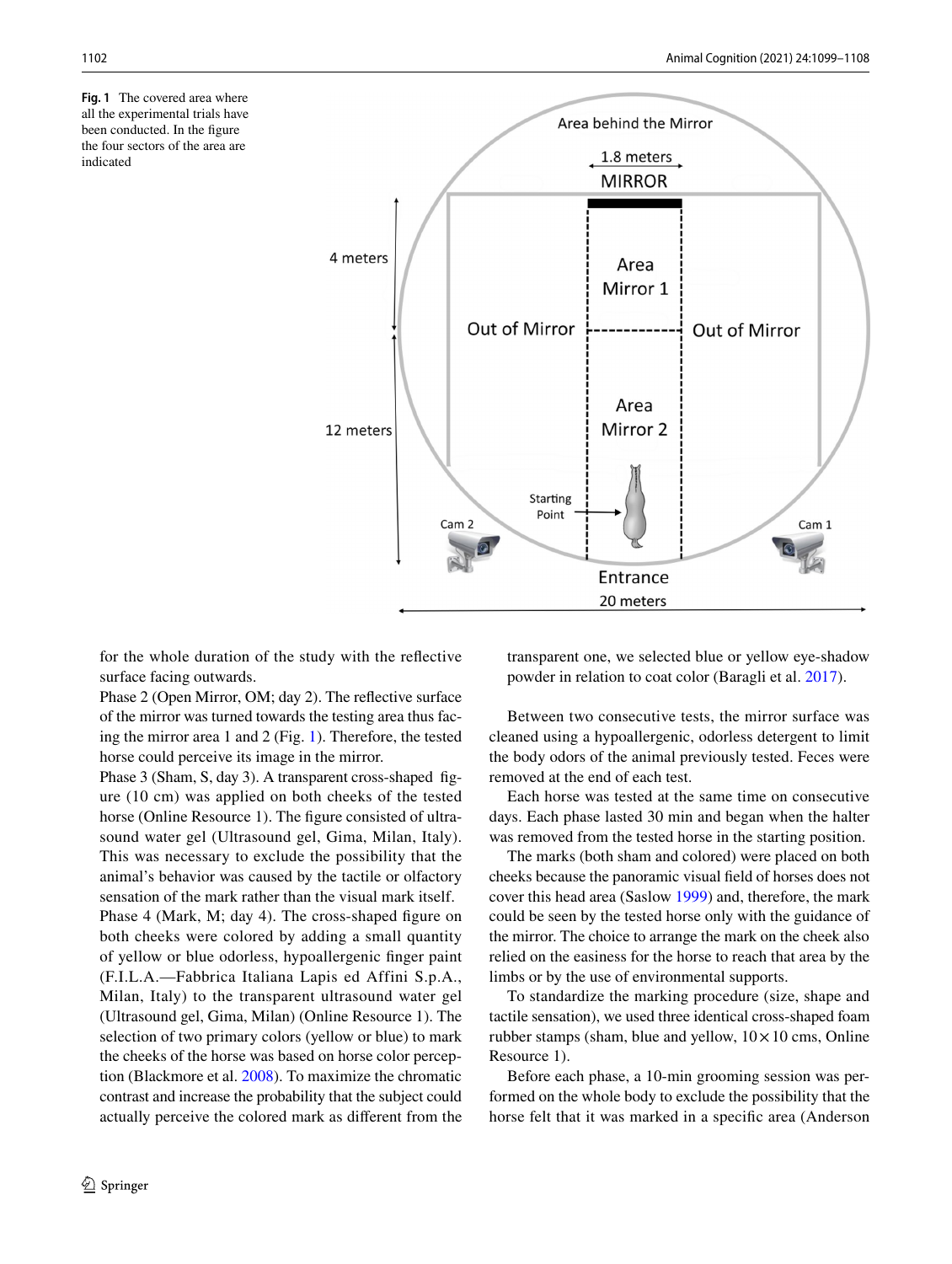and Gallup [2015](#page-8-3)). Fifteen minutes before the SHAM and MARK phases, the caretaker applied the mark (sham, yellow or blue). Concurrently, a repellent substance (Tri Tec, Chifa srl, Angera, VA) was applied on the whole body of the horse to avoid insect disturbance.

During the test, nobody was present in the testing area. Immediately after the release of the horse caretakers moved into the service room where they had the possibility to control the progress of the test by remote control cameras.

#### **Data collection and analysis**

From the videos collected in the Covered Mirror and Open Mirror conditions the duration of the selective attention, exploration and contingency behaviors (head movements, look behind, peek-a-boo and tongue protrusion) were extracted. While in the Sham and Mark conditions, the duration of scratching the face (Face-SCR) and the body (Body-SCR) was recorded. The behaviors analyzed and their defnitions are reported in Table [1.](#page-2-0)

The videos collected during each trial were analyzed by one of the authors (C.S.). To check for inter-observer agreement and reliability over scoring, 24 randomly selected 5-min segments of videotapes were assigned to another observer, expert in horse behavior and unaware of the aim of the study (Cohen's kappa was never below 0.87 for each behavioral pattern defned in the ethogram, Table [1](#page-2-0)).

Via Kinovea (0.8.15 version) and VLC (3.0.6 version) with the plugin Jump-to-Time extension, we analyzed the 22 h of videos collected during the four conditions for each of the tested subjects.

Depending on the data distribution parametric (Kolmogorov–Smirnov test  $p > 0.05$ ; Paired Sample t test) or nonparametric (Kolmogorov–Smirnov test *p*<0.05; Wilcoxon

Signed Rank test) tests were applied for the analysis at a group level. For the analysis at an individual level Chi-Square "Goodness of Fit" test (expected frequencies higher than 5.0) was used. Statistical analyses were performed via SPSS (20.0) and VassarStats website (<http://vassarstats.net/>).

## **Results**

Three out of the 14 horses did not shift from social response to contingency behaviors in the presence of the refective surface. In presence of the mirror, one horse showed a strong fearful reaction and remained in the farthest spot of the arena; while the other two reacted in a very aggressive way. According to de Waal ([2019\)](#page-8-2), these subjects were excluded from the analyses. To test the duration of each behavior collected at the individual level, we applied the Chi-Square "Goodness of Fit" test (expected frequencies> 5.0). To check for the diferences in duration at group level, paired sample *t*-test and Wilcoxon signed-rank test were employed according to the data distribution.

# **Covered mirror (CM) vs open mirror condition (OM)**

#### **Analysis at an individual level**

*Selective attention.* Ten out of eleven horses payed a higher amount of selective attention towards the mirror in OM than in the CM condition (Table [2\)](#page-4-0).

*Mirror exploration*. Eight out of eleven horses explored the mirror under the CM condition, one of them performed the behavior signifcantly more in the CM than in the OM

| Horses             |       | Selective attention |                             | Exploration |           |                             |  |
|--------------------|-------|---------------------|-----------------------------|-------------|-----------|-----------------------------|--|
|                    | CM    | <b>OM</b>           | $X^2$ ; p                   | CM          | <b>OM</b> | $X^2$ ; p                   |  |
| Antonia            | 2.0   | 271.6               | $X^2 = 263.7$ ; $p < .0001$ | 4.3         | 263.0     | $X^2 = 248.4$ ; $p < .0001$ |  |
| Arramon            | 9.3   | 175.5               | $X^2 = 147.7$ ; $p < .0001$ | 21.6        | 339.5     | $X^2 = 278.1$ ; $p < .0001$ |  |
| Ercole             | 395.2 | 345.3               | $X^2 = 3.2$ ; $p = 0.072$   | 10.6        | 584.4     | $X^2 = 551.4$ ; $p < .0001$ |  |
| Falco <sub>2</sub> | 555.3 | 1068.7              | $X^2 = 161.7$ ; $p < .0001$ | 0.0         | 0.0       | N/A                         |  |
| King               | 59.0  | 110.8               | $X^2 = 15.2$ ; $p < .0001$  | 11.0        | 438.0     | $X^2 = 314.5$ ; $p < .0001$ |  |
| Naidjia            | 184.7 | 436.8               | $X^2 = 101.5$ ; $p < .0001$ | 36.6        | 67.2      | $X^2 = 8.44$ ; $p = 0.004$  |  |
| Oliver             | 144.1 | 481.4               | $X^2 = 180.2$ ; $p < .0001$ | 0.0         | 571.3     | $X^2 = 569.3; p < .0001$    |  |
| Oti                | 56.9  | 288.5               | $X^2 = 154.0$ ; p < .0001   | 35.8        | 436.4     | $X^2 = 338.2$ ; p < .0001   |  |
| Serafine           | 42.1  | 425.0               | $X^2 = 312.2$ ; $p < .0001$ | 26.9        | 349.4     | $X^2 = 274.7$ ; $p < .0001$ |  |
| Shaif              | 20.6  | 745.5               | $X^2$ = 684.0; $p < .0001$  | 0.0         | 39.8      | $X^2 = 37.8$ ; $p < .0001$  |  |
| Sunshine           | 42.4  | 270.8               | $X^2 = 165.1$ ; $p < .0001$ | 125.5       | 0.0       | $X^2 = 123.5$ ; $p < .0001$ |  |

Results of the individual analyses (Chi-Square,  $X^2$ ; *p* values) of Selective Attention and Exploration in Covered Mirror (CM) and Open Mirror conditions (OM). Values in CM and OM columns are reported in seconds. N/A: not shown as having a meaningful interpretation. N/A: not applicable

<span id="page-4-0"></span>**Table 2** Results of the of Selective attention and exploration at individual level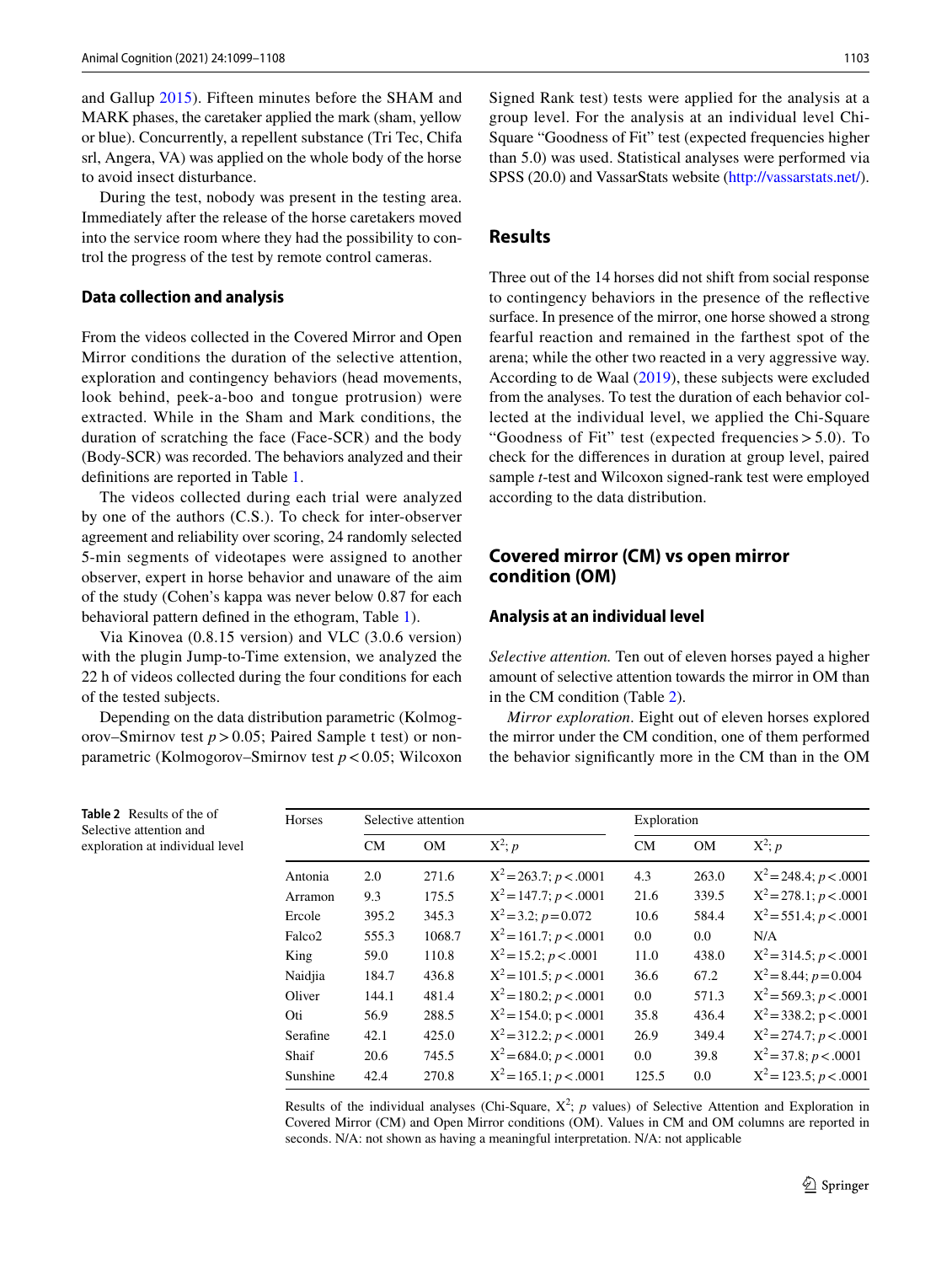condition. Nine out of eleven horses spent a signifcantly longer time in exploring the mirror in the OM than the CM condition (Table [2](#page-4-0)).

*Contingency behaviors.* Three out of eleven horses looked behind the mirror under the CM condition, while in the OM condition eight horses performed this behavior. Six out of eight horses looked behind the mirror signifcantly more in the OM than in the CM condition (Table [3\)](#page-5-0). In the OM condition, nine out of eleven horses performed repetitive head movements, while only three horses did it in the CM condition. Six out of nine horses engaged in head movements for longer in the OM compared to the CM condition (Table [3](#page-5-0)). The peek-a-boo was performed by nine out of eleven horses in the OM condition, while none of the horses performed peek-a-boo in the CM condition. Four horses reached statistical signifcance at the individual level when peek-a-boo was compared between the two conditions (Table [3](#page-5-0)). Tongue protrusion was performed by two horses in the OM while this behavior was never performed in the CM condition. One of the two horses engaged in this behavior more in the OM than in the CM (Table [3\)](#page-5-0).

#### **Analysis at a group level**

To understand if the refective surface determined a variation in the selective attention, mirror exploration, and contingency behaviors (look behind, head movements, peeka-boo and tongue protrusion), we compared the time spent (in seconds) in these activities between the CM and the OM condition at a group level.

*Selective attention.* Horses were longer attentive towards the mirror in the OM (mean  $420.0 \pm 82.8$  SE) than in the CM condition (mean  $135.6 \pm 54.2$  SE), thus suggesting that the

<span id="page-5-0"></span>**Table 3** Analyses at individual level for the contingency behaviors

refective surface has a role in prolonging the duration of this behavior ( $t = -4.454$ ; df = 10;  $p = 0.001$ ).

*Mirror exploration*. Under the CM condition, the time spent in the exploratory activity towards the mirror was much less (mean  $24.8 \pm 10.9$  SE) than in the OM condition (mean  $280.8 \pm 67.1$  SE). Thus, the presence of the reflective surface induced an increase in the exploration of the mirror  $(t = -3.565, df = 10, p = 0.005)$ .

*Contingency behaviors.* Horses looked behind the mirror for longer in the OM (mean  $13.3 \pm 3.9$  SE) than in the CM (mean  $1.7 \pm 1.2$  SE) condition ( $t = -3.548$ ; df = 10;  $p = 0.005$ ). The head movements lasted significantly longer in the OM (mean  $16.2 \pm 4.4$  SE) than in the CM (mean 2.0  $\pm$  1.4 SE) condition ( $t = -3.413$ , df = 10,  $p = 0.007$ ). We found the same for peek-a-boo that lasted longer during the OM (mean  $10.0 \pm 3.5$  SE) than the CM (mean  $0.0 \pm 0.0$  SE) condition ( $t = -2.879$ , df = 10,  $p = 0.016$ ). At a group level tongue protrusion did not reveal any statistical diference between the CM (mean  $0.0 \pm 0.0$  SE) and the OM (mean 1.0  $\pm$  0.9 SE) condition (Z = -1.342; ties = 9; *p* = 0.180).

## **Sham (S) vs Mark (M) condition**

#### **Analysis at an individual level**

*Face Scratching* (Face-SCR). Nine out of eleven horses scratched their face in the M condition; while, in the S condition, fve out of eleven horses scratched their face. Three out of four tested horses spent a signifcantly higher amount of time scratching their face in M compared to S condition (Table [4\)](#page-6-0).

*Body Scratching* (Body-SCR)*.* Nine out of eleven horses scratched their body in the M condition; while, in the S

| <b>Horses</b>      | Head movements   |     |                                     | Peek-a-Boo    |  |                                 | Look behind      |  |                                          | Tongue protrusion |         |                                   |
|--------------------|------------------|-----|-------------------------------------|---------------|--|---------------------------------|------------------|--|------------------------------------------|-------------------|---------|-----------------------------------|
|                    |                  |     | CM OM $X^2$ ; p                     |               |  | CM OM $X^2$ ; p                 |                  |  | CM OM $X^2$ ; p                          |                   |         | CM OM $X^2$ ; p                   |
| Antonia            | $0.0\,$          | 0.0 | N/A                                 | 0.0           |  | $4.9$ N/A                       | $0.0\,$          |  | $4.6$ N/A                                | 0.0               |         | 10.1 $X^2 = 8.2$ :<br>$p = 0.004$ |
| Arramon            | 0.0 <sub>1</sub> | 2.5 | N/A                                 | 0.0           |  | $2.6$ N/A                       |                  |  | 13.7 29.8 $X^2 = 5.2$ ; $p = 0.0221$ 0.0 |                   | $0.0\,$ | N/A                               |
| Ercole             |                  |     | 0.0 25.9 $X^2 = 23.9$ ; $p < .0001$ | 0.0           |  | $2.0$ N/A                       |                  |  | 0.0 24.6 $X^2 = 22.6$ ; $p < .0001$ 0.0  |                   | $0.0\,$ | N/A                               |
| Falco <sub>2</sub> |                  |     | 15.6 31.1 $X^2 = 4.5$ ; $p = 0.034$ | $0.0^{\circ}$ |  | $3.1$ N/A                       | 0.0 <sub>1</sub> |  | $0.0$ N/A                                | 0.0               |         | $0.0$ N/A                         |
| King               | 3.7              |     | $1.9$ N/A                           | $0.0\,$       |  | 27.9 $X^2 = 25.9$ ; $p < .0001$ |                  |  | 0.0 20.8 $X^2 = 18.8; p < .0001$ 0.0     |                   |         | $0.0$ N/A                         |
| Naidjia            |                  |     | 0.0 29.7 $X^2 = 27.7$ ; $p < .0001$ | 0.0           |  | $0.0$ N/A                       |                  |  | 2.2 23.5 $X^2 = 16.0; p < .0001$ 0.0     |                   |         | $0.0$ N/A                         |
| Oliver             | 0.0 <sub>1</sub> |     | $6.7$ N/A                           | 0.0           |  | 18.6 $X^2 = 16.7$ ; $p < .0001$ | 0.0 <sub>1</sub> |  | $4.2$ N/A                                | 0.0               |         | $0.0$ N/A                         |
| Oti                | $0.0\,$          |     | $0.0$ N/A                           | 0.0           |  | $2.2$ N/A                       |                  |  | 0.0 22.2 $X^2 = 20.2$ ; $p < .0001$      | $0.0\,$           |         | $0.0$ N/A                         |
| Serafine           |                  |     | 0.0 15.6 $X^2 = 13.7$ ; $p < .0001$ | $0.0\,$       |  | 18.6 $X^2 = 16.7; p < .0001$    | 2.9              |  | 8.1 $X^2 = 1.6$ ; $p = 0.206$            | 0.0               |         | $0.4$ N/A                         |
| Shaif              |                  |     | 2.2 26.4 $X^2 = 18.8$ ; $p < .0001$ | $0.0\,$       |  | 30.2 $X^2 = 28.2$ ; $p < .0001$ | $0.0\,$          |  | $0.0$ N/A                                | 0.0               | $0.0\,$ | N/A                               |

Results of the analyses (Chi-Square,  $X^2$ ; *p* values) at individual level for the four contingency behaviors recorded in the Covered Mirror (CM) and Open Mirror (OM) conditions. Values in CM and OM columns are reported in seconds. N/A: not applicable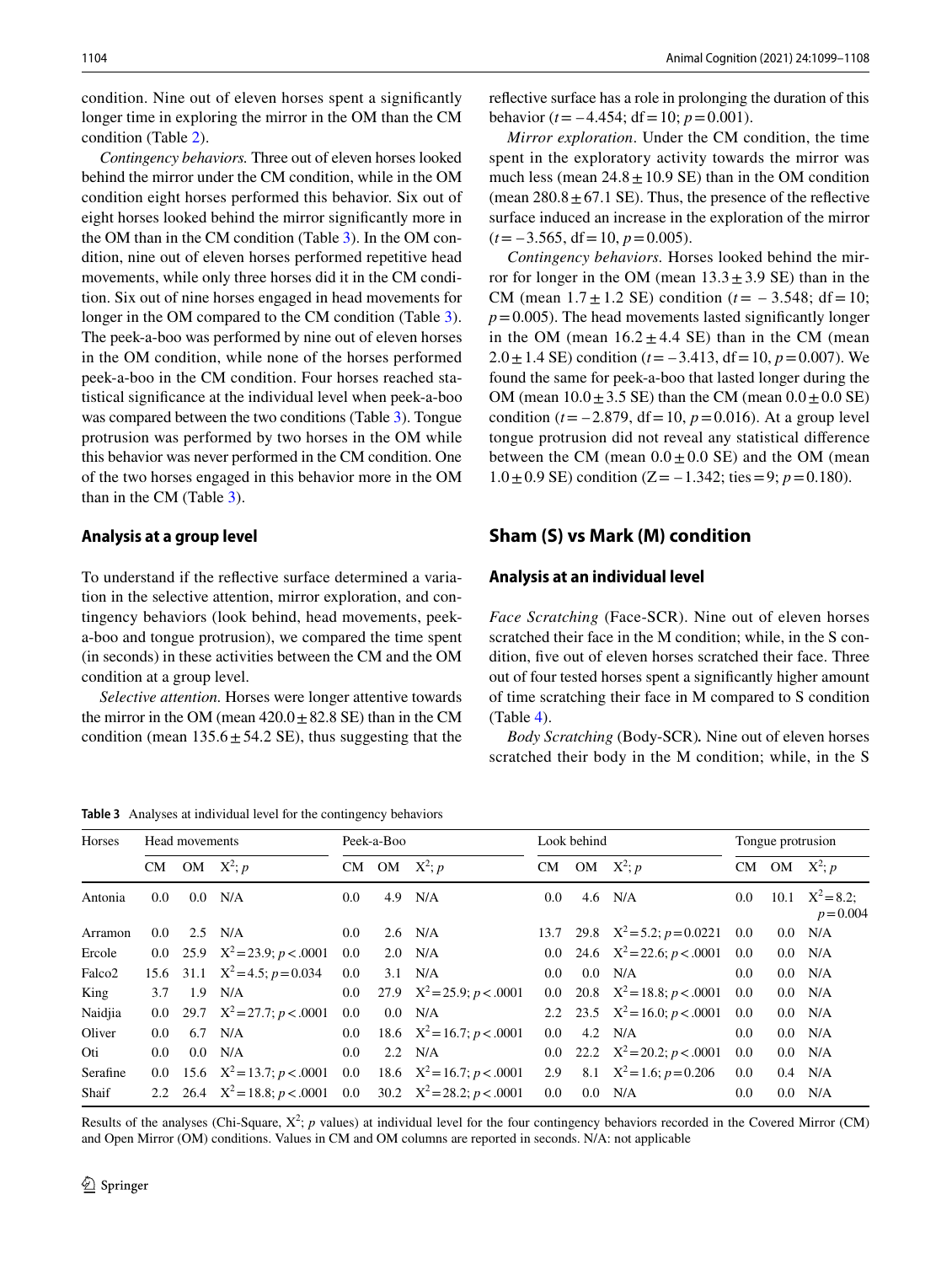<span id="page-6-0"></span>**Table 4** Analyses at individual level of face and body scratching

| Horses   | Face-SCR |      |                           | Body-SCR |      |                           |  |  |
|----------|----------|------|---------------------------|----------|------|---------------------------|--|--|
|          | Sham     | Mark | Chi-square, $p$ -values   | Sham     | Mark | Chi-square, $p$ -values   |  |  |
| Antonia  | 0.0      | 7.5  | N/A                       | 0.0      | 1.4  | N/A                       |  |  |
| Arramon  | 0.0      | 0.0  | N/A                       | 4.5      | 5.0  | N/A                       |  |  |
| Ercole   | 3.7      | 15.6 | $X^2 = 6.2$ ; $p = 0.013$ | 17.1     | 20.3 | $X^2 = 0.1$ ; $p = 0.729$ |  |  |
| Falco2   | 3.7      | 7.0  | $X^2 = 0.5$ ; $p = 0.480$ | 0.0      | 0.0  | N/A                       |  |  |
| King     | 0.0      | 5.0  | N/A                       | 3.7      | 0.0  | N/A                       |  |  |
| Nadijia  | 0.0      | 4.3  | N/A                       | 2.7      | 3.6  | N/A                       |  |  |
| Oliver   | 0.0      | 4.8  | N/A                       | 6.6      | 7.1  | $X^2 = 0.0; p = 1.000$    |  |  |
| Oti      | 0.0      | 5.1  | N/A                       | 21.3     | 5.5  | $X^2 = 8.2$ ; $p = 0.004$ |  |  |
| Serafine | 4.0      | 0.0  | N/A                       | 0.0      | 5.0  | N/A                       |  |  |
| Shaif    | 1.1      | 9.0  | $X^2 = 4.7; p = 0.030$    | 30.3     | 7.2  | $X^2 = 13$ ; $p < 0.001$  |  |  |
| Sunshine | 1.7      | 10.1 | $X^2 = 4.6$ ; $p = 0.031$ | 8.2      | 4.5  | $X^2 = 0.6$ ; $p = 0.446$ |  |  |

Results of the analyses carried out at individual level of face (Face-SCR) and body (Body-SCR) scratching in the Sham and Mark conditions. For the Face-SCR duration (in seconds), the signifcant results indicate a diference in favor of the Mark compared to the Sham condition (Face-SCR Mark>Face-SCR Sham). For the Body-SCR duration (in seconds), the signifcant results indicate a diference in favor of the SHAM compared to the MARK condition (Body-SCR Sham>Body-SCR Mark).

condition, eight out of eleven horses scratched their body. Two out of fve horses spent a signifcantly less amount of time in scratching their body in the M compared to the S condition (Table [4](#page-6-0)).

#### **Analysis at a group level**

*Face Scratching* (Face-SCR). In the presence of the refective surface, horses spent signifcantly more time (in seconds) in scratching their faces in M (visible color mark; mean  $6.21 \pm 1.34$  SE) compared to the S (transparent mark; mean  $1.29 \pm 0.51$  SE) condition ( $t = -3.3139$ , df = 10,  $p = 0.011$ .

*Body Scratching* (Body-SCR)*.* No significant difference was found comparing the time spent in body scratching between the M (mean  $5.42 \pm 1.67$  SE) and the S (mean 8.58  $\pm$  3.02 SE) condition ( $t$  = 1.392, df = 10,  $p$  = 0.194).

## **Discussion**

Here, we report the frst evidence of mirror self-recognition at the group level in a non-primate species. Furthermore, using a larger sample size and applying a more accurate experimental procedure, the present study replicates a previous pilot study on mirror self-recognition in horses (Baragli et al. [2017](#page-8-10)).

Our horses used the mirror surface to guide their movements towards their faces previously marked, thus showing that they are able to recognize themselves in a mirror. They followed a sequence of behavioral steps towards the mirror before being marked. This is a fundamental criterion to be fulflled before undergoing the mark test, as suggested by de Waal [\(2019](#page-8-2)), Gallup et al. [\(2002](#page-8-17)) and Gallup and Anderson [\(2019\)](#page-8-11) in their reviews focused on the methodological issues. These steps are indicative of the cognitive processes leading animals to understand that the image refected in the mirror is the image of self (Plotnik et al. [2006\)](#page-8-7).

Firstly, we found that in presence of the refective surface the behavior of the horses clearly difered when compared to the condition in which the surface was covered. Both selective attention and exploratory activity increased when the mirror was open, indicating the emergence of the violation of the expectancy phenomenon (Seyfarth et al. [2005](#page-9-3); Poulin-Dubois et al. [2009](#page-8-18); Kondo et al. [2012](#page-8-19)). Through the violation of expectancy paradigm, it has been demonstrated that horses are able to associate multiple sensory cues to recognize conspecifcs and people (cross-modal recognition, Proops et al. [2009](#page-8-20); Proops and McComb [2012](#page-8-21)). While the image in the mirror satisfed the visual criterion (*there is a horse in the mirror* sensu Lorenz [1974](#page-8-22)), the tactile and olfactory information did not match with the visual one (*it is not a horse* sensu Lorenz [1974\)](#page-8-22) thus producing an incongruent set of information.

The information gathered by the selective attention and exploratory activities increased the horse's motivation in engaging in contingency behaviors to solve such incongruency (Seyfarth et al. [2005\)](#page-9-3). The so-called contingency behaviors include highly repetitive non-stereotyped or unusual movements only when animals are in front of the refective surface, probably to verify if the movements of the image in the mirror match their own movements. When in front of the mirror, magpies moved their head or body back and forth (Prior et al. [2008\)](#page-8-8), elephants displayed repetitive, non-stereotypic trunk and body movements (Plotnik et al. [2006\)](#page-8-7), jackdows and crows showed "peek-a boo" movements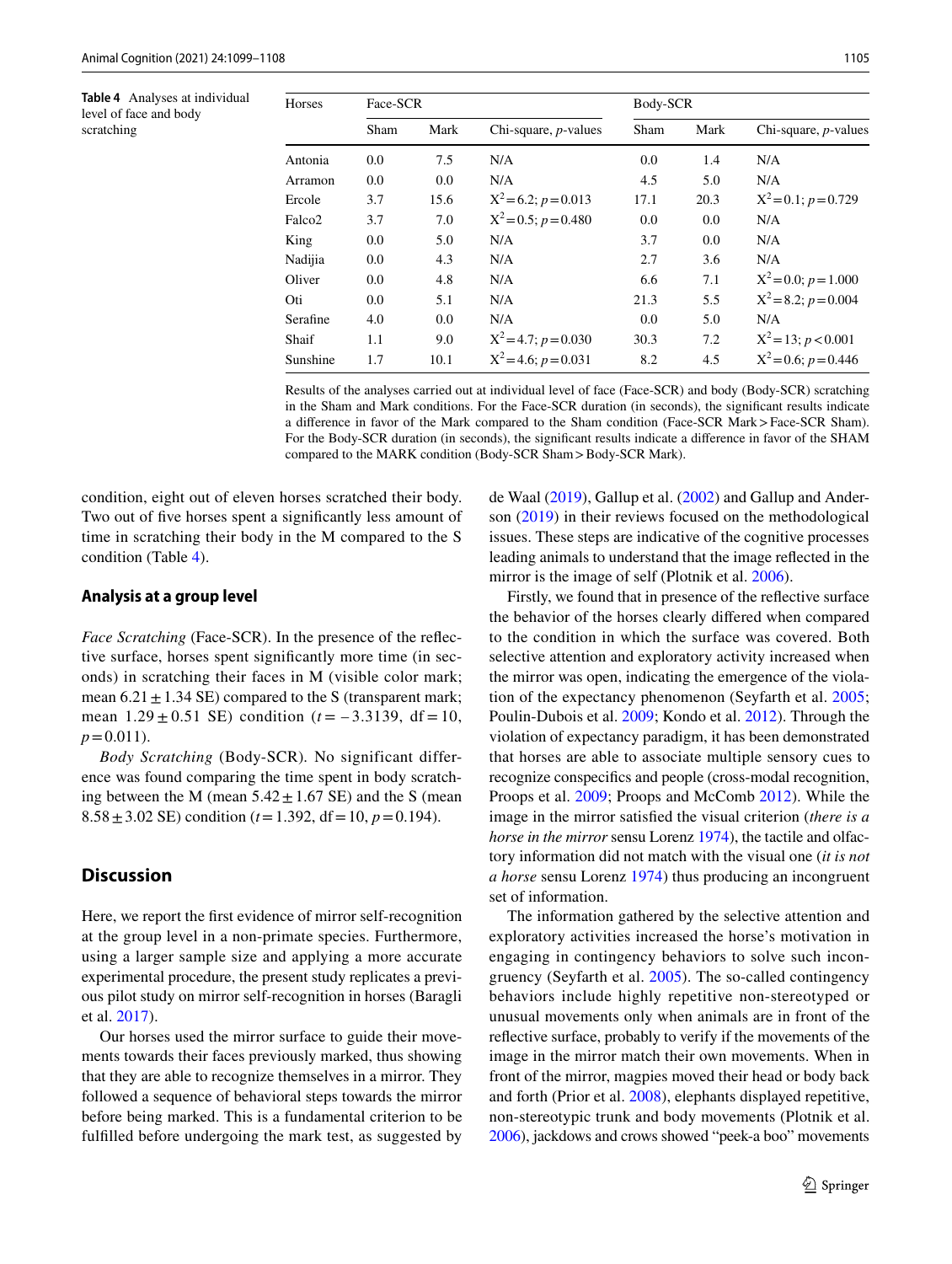during which the bird moved out and back in sight of the mirror (Soler et al. [2014](#page-9-4); Vanhooland et al. [2019\)](#page-9-5) and chimpanzees manipulated their lips and tongues while glancing into the mirror (Povinelli et al. [1993\)](#page-8-23). Our horses engaged in contingency behaviors similar to those reported for other species such as head movements, peek-a-boo, and tongue protrusion almost exclusively in presence of the refective surface (Table  $3$ ). It is possible that by slightly moving their head horses managed to avoid the blind spot characterizing their frontal view (Lansade et al. [2020](#page-8-24)) thus head movements could help verify whether the movements of the refective image corresponds to their movements (Online Resource 6). One of the most indicative contingency behaviors reported in the literature is looking behind the mirror that is enacted to verify the possible presence of a conspecifc behind the refective surface (*Pica pica*, Prior et al. [2008](#page-8-8); *Equus caballus*, Baragli et al. [2017;](#page-8-10) *Loxodonta africana*, Plotnik et al. [2006](#page-8-7); *Pan troglodytes*, Gallup [1970](#page-8-25); Povinelli et al. [1993\)](#page-8-23) (Online Resource 5). Our horses showed a high inter-individual variability in performing contingency behaviors in front of the refective surface. We suggest that the strategy employed to test the mirror function varies among subjects that engaged in one or two contingency behaviors to solve the violation of expectancy (Table [3](#page-5-0)). This means that when studying MSR we should take into account for this variability by also checking a posteriori what animals do to test their own image refected in the mirror (unusual, repetitive non-stereotyped behaviors), thus leaving open the ethogram fxed a priori.

After solving the violation of expectancy by engaging in contingency behaviors, animals gather the necessary information to potentially pass the mark test. In this study, due to the anatomical features limiting the degree of freedom of horses to reach specifc areas of their face, we considered scratching the face (Face-SCR) as an attempt to remove the mark which was placed on both cheeks (bilateral marking) (Online Resource 1 and 9–12). The analysis at a group level showed that horses spent a longer time in scratching their face when marked with the colored mark compared to the sham mark (S vs M conditions). This fnding indicates that horses did not see the sham mark and that it was not the tactile sensation that induced the animal to touch its own face. The increased level of Face-SCR during the M condition suggests that by using the refective surface the animals were able to visually perceive the colored spot on their face. The standardization of the procedure preceding the application of the mark, such as grooming on the whole body and identical shapes of the sham and colored stamps, guarantees that the use of the transparent mark worked as an efective control condition. An additional control in supporting the hypothesis that horses are able to perceive the colored spot on their face resides in the comparable levels of time spent in scratching directed to the rest of the body (Body-SCR). In the M condition, scratching appears to be highly directional towards a specifc target: the colored face (Online Resource 16).

One of the novelties of the present study relies on the analysis at a group level, which 'marks' a turning point in the analytical technique of MSR exploration. It has been suggested that the individual variability in the MSR tests can refect the low motivation of animals to remove the colored mark. The low motivation to react to the mark can introduce a strong individual bias in the accurate measurement of selfrecognition abilities (Bard et al. [2006](#page-8-26); Heschl and Burkart [2006\)](#page-8-27). In our case, for example, four horses that did not scratch their faces in the S condition did it in the M condition but not for sufficient time to apply an individual test (expected frequencies  $< 5.0$  s; see Table [4\)](#page-6-0). The behavioral motivation of removing something from one's own body, and to respond to the colored mark, is considered a hotspot in the discussion about the validity of the mark test for demonstrating MSR. In this perspective, the analysis at the population level provides the opportunity to employ larger samples also including the subjects showing low levels of motivation. Such individual motivation can also be afected by a series of species-specifc features (e.g., anatomical difference in properly reaching the marked area, visual perception of specifc colors, visual acuity, predominant sensory modality diferent from vision), including personality and cognitive style. Therefore, the sensory and cognitive systems, as well as the motivation to behaviorally respond to the mark, are substantial preconditions to keep in mind when we decide to test animals' self-recognition abilities.

In conclusion, despite the strong inter-individual variability, our results suggest the presence of MSR in horses. Although the heated debate on the binary *versus* gradualist model in the MSR interpretation (de Waal [2019](#page-8-2); Gallup and Anderson [2019;](#page-8-11) Brandl [2016](#page-8-28)), recent empirical pieces of evidence, including ours on horses, indicate that MSR is not an all-or-nothing phenomenon suddenly emerged in the phylogeny, but it has probably been favored by natural selection to adaptively respond to social and cognitive challenges an animal has to cope with.

**Supplementary Information** The online version contains supplementary material available at<https://doi.org/10.1007/s10071-021-01502-7>.

**Acknowledgements** We wish to thank Marco Pagliai, Alberto Alessi and the whole staff of "Addestramento Etologico" for giving us the possibility to carry out the trials in their facilities and for their invaluable help and support during the testing days. We also thank the owners for giving us the possibility to test their horses. In memory of Ercole (Online Resource 16).

**Funding** Open access funding provided by Università di Pisa within the CRUI-CARE Agreement. University of Pisa (599999\_2017\_FFABR Paolo Baragli).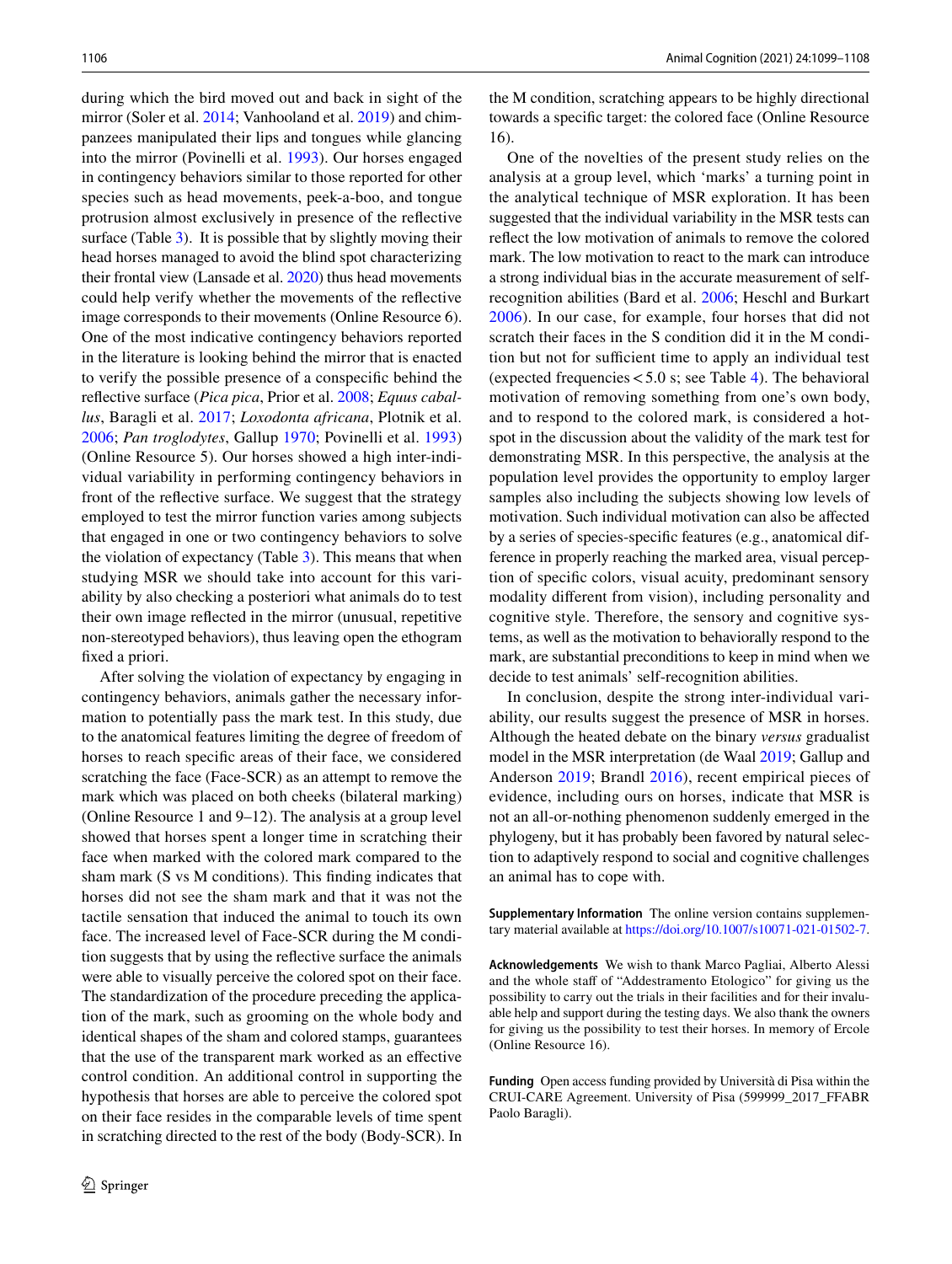#### **Declarations**

**Conflicts of interest** The authors declare that the research was conducted without any conceptual or fnancial relationships that could represent a potential confict of interest.

**Ethics approval** The Ethical Committee on Animal Experimentation of the University of Pisa approved the experimental protocol (ref. n. 62131).

**Consent to participate** The owners gave wrote consent to the use of their horses in this experiment.

**Consent for publication** All authors are aware of and approve this submission to "Animal Cognition".

**Availability of data and material** All relevant data, including raw data (Online Resource 17) and example videos, are located in the Supporting Information. The videos that support the fndings of this study are available from the corresponding author upon reasonable request.

**Open Access** This article is licensed under a Creative Commons Attribution 4.0 International License, which permits use, sharing, adaptation, distribution and reproduction in any medium or format, as long as you give appropriate credit to the original author(s) and the source, provide a link to the Creative Commons licence, and indicate if changes were made. The images or other third party material in this article are included in the article's Creative Commons licence, unless indicated otherwise in a credit line to the material. If material is not included in the article's Creative Commons licence and your intended use is not permitted by statutory regulation or exceeds the permitted use, you will need to obtain permission directly from the copyright holder. To view a copy of this licence, visit <http://creativecommons.org/licenses/by/4.0/>.

## **References**

- <span id="page-8-3"></span>Anderson JR, Gallup GG (2015) Mirror self-recognition: a review and critique of attempts to promote and engineer self-recognition in primates. Primates 56:317–326. [https://doi.org/10.1007/](https://doi.org/10.1007/s10329-015-0488-9) [s10329-015-0488-9](https://doi.org/10.1007/s10329-015-0488-9)
- <span id="page-8-15"></span>Baragli P, Vitale V, Banti L, Sighieri C (2014) Efect of aging on behavioural and physiological responses to a stressful stimulus in horses (*Equus caballus*). Behaviour 151:1513–1533. [https://doi.org/10.](https://doi.org/10.1163/1568539X-00003197) [1163/1568539X-00003197](https://doi.org/10.1163/1568539X-00003197)
- <span id="page-8-10"></span>Baragli P, Demuru E, Scopa C, Palagi E (2017) Are horses capable of mirror self-recognition? A pilot study. PLoS ONE 12:e0176717. <https://doi.org/10.1371/journal.pone.0176717>
- <span id="page-8-26"></span>Bard KA, Todd BK, Bernier C, Love J, Leavens DA (2006) Self-awareness in human and chimpanzee infants: What is measured and what is meant by the mark and mirror test? Infancy 9:191–219. [https://](https://doi.org/10.1207/s15327078in0902_6) [doi.org/10.1207/s15327078in0902\\_6](https://doi.org/10.1207/s15327078in0902_6)
- <span id="page-8-16"></span>Blackmore TL, Foster TM, Sumpter CE, Temple W (2008) An investigation of colour discrimination with horses (*Equus caballus*). Behav Pro 78:387–396.<https://doi.org/10.1016/j.beproc.2008.02.003>
- <span id="page-8-28"></span>Brandl JL (2016) The puzzle of mirror self-recognition. Phenomenol Cogn Sci 17:279–304. <https://doi.org/10.1007/s11097-016-9486-7>
- <span id="page-8-6"></span>Chang L, Zhang S, Poo MM, Gong M (2017) Spontaneous expression of mirror self-recognition in monkeys after learning precise visualproprioceptive association for mirror images. Proc Natl Acad Sci USA 114:3258–3263.<https://doi.org/10.1073/pnas.1620764114>
- <span id="page-8-2"></span>de Waal FB (2019) Fish, mirrors, and a gradualist perspective on selfawareness. PLoS Biol 17:e3000112. [https://doi.org/10.1371/journ](https://doi.org/10.1371/journal.pbio.3000112) [al.pbio.3000112](https://doi.org/10.1371/journal.pbio.3000112)
- <span id="page-8-14"></span>Fureix C, Jego P, Henry S, Lansade L, Hausberger M (2012) Towards an ethological animal model of depression? A study on horses. PLoS ONE 7:e39280.<https://doi.org/10.1371/journal.pone.0039280>
- <span id="page-8-0"></span>Gallup GG (1968) Mirror-image stimulation. Psychol Bull 70:782–793. <https://doi.org/10.1037/h0026777>
- <span id="page-8-25"></span>Gallup GG (1970) Chimpanzees: self-recognition. Science 167:86–87. <https://doi.org/10.1126/science.167.3914.86>
- <span id="page-8-1"></span>Gallup GG (1977a) Self recognition in primates: A comparative approach to the bidirectional properties of consciousness. Am Psychol 32:329. <https://doi.org/10.1037/0003-066X.32.5.329>
- <span id="page-8-4"></span>Gallup GG (1977b) Absence of self-recognition in a monkey (*Macaca fascicularis*) following prolonged exposure to a mirror. Dev Psychobiol 10(3):281–284
- <span id="page-8-11"></span>Gallup GG Jr, Anderson JR (2019) Self-recognition in animals: Where do we stand 50 years later? Lessons from cleaner wrasse and other species. Psychol Consciousness Theory Res Practice 7:46–58. [https://](https://doi.org/10.1037/cns0000206) [doi.org/10.1037/cns0000206](https://doi.org/10.1037/cns0000206)
- <span id="page-8-17"></span>Gallup GG Jr, Anderson JR, Shillito JDJ (2002) The mirror test. In: Bekoff M, Allen C, Burghardt GM (eds) The cognitive animal. The MIT Press, Cambridge, pp 325–333
- <span id="page-8-27"></span>Heschl A, Burkart J (2006) A new mark test for mirror self-recognition in non-human primates. Primates 47:187–198. [https://doi.org/10.](https://doi.org/10.1007/s10329-005-0170-8) [1007/s10329-005-0170-8](https://doi.org/10.1007/s10329-005-0170-8)
- <span id="page-8-9"></span>Kohda M, Hotta T, Takeyama T, Awata S, Tanaka H, Asai JY, Jordan AL (2019) If a fish can pass the mark test, what are the implications for consciousness and self-awareness testing in animals? PLoS Biol 17:e3000021. <https://doi.org/10.1371/journal.pbio.3000021>
- <span id="page-8-19"></span>Kondo N, Izawa EI, Watanabe S (2012) Crows cross-modally recognize group members but not non-group members. Proc R Soc B. [https://](https://doi.org/10.1098/rspb.2011.2419) [doi.org/10.1098/rspb.2011.2419](https://doi.org/10.1098/rspb.2011.2419)
- <span id="page-8-24"></span>Lansade L, Colson V, Parias C, Trösch M, Reigner F, Calandreau L (2020) Female horses spontaneously identify a photograph of their keeper, last seen six months previously. Sci Rep 10:1–9. [https://doi.](https://doi.org/10.1038/s41598-020-62940-w) [org/10.1038/s41598-020-62940-w](https://doi.org/10.1038/s41598-020-62940-w)
- <span id="page-8-22"></span>Lorenz K (1974) Analogy as a Source of Knowledge. Science 185:229–234
- <span id="page-8-13"></span>Ma X, Jin Y, Luo B, Zhang G, Wei R, Liu D (2015) Giant pandas failed to show mirror self-recognition. Anim Cogn 18:713–721. [https://](https://doi.org/10.1007/s10071-015-0838-4) [doi.org/10.1007/s10071-015-0838-4](https://doi.org/10.1007/s10071-015-0838-4)
- <span id="page-8-12"></span>Morrison R, Reiss D (2018) Precocious development of self-awareness in dolphins. PLoS ONE 13:e0189813. [https://doi.org/10.1371/journ](https://doi.org/10.1371/journal.pone.0189813) [al.pone.0189813](https://doi.org/10.1371/journal.pone.0189813)
- <span id="page-8-7"></span>Plotnik JM, de Waal FB, Reiss D (2006) Self-recognition in an Asian elephant. Proc Natl Acad Sci USA 103:17053–17057. [https://doi.](https://doi.org/10.1073/pnas.0608062103) [org/10.1073/pnas.0608062103](https://doi.org/10.1073/pnas.0608062103)
- <span id="page-8-18"></span>Poulin-Dubois D, Brooker I, Chow V (2009) The developmental origins of naïve psychology in infancy. Adv Child Dev Behav 37:55–104. [https://doi.org/10.1016/S0065-2407\(09\)03702-1](https://doi.org/10.1016/S0065-2407(09)03702-1)
- <span id="page-8-23"></span>Povinelli DJ, Rulf AB, Landau KR, Bierschwale DT (1993) Self-recognition in chimpanzees (*Pan troglodytes*): distribution, ontogeny, and patterns of emergence. J Comp Psychol 107:347. [https://doi.org/10.](https://doi.org/10.1037/0735-7036.107.4.347) [1037/0735-7036.107.4.347](https://doi.org/10.1037/0735-7036.107.4.347)
- <span id="page-8-8"></span>Prior H, Schwarz A, Gunturkun O (2008) Mirror-induced behavior in the magpie (*Pica pica*): evidence of self-recognition. PLoS Biol 6:e202. <https://doi.org/10.1371/journal.pbio.0060202>
- <span id="page-8-21"></span>Proops L, McComb K (2012) Cross-modal individual recognition in domestic horses (*Equus caballus*) extends to familiar humans. Proc R Soc Lond B Biol Sci 279:3131–3138. [https://doi.org/10.1098/](https://doi.org/10.1098/rspb.2012.0626) [rspb.2012.0626](https://doi.org/10.1098/rspb.2012.0626)
- <span id="page-8-20"></span>Proops L, McComb K, Reby D (2009) Cross-modal individual recognition in domestic horses (*Equus caballus*). Proc Natl Acad Sci USA 106:947–951.<https://doi.org/10.1073/pnas.0809127105>
- <span id="page-8-5"></span>Rajala AZ, Reininger KR, Lancaster KM, Populin LC (2010) Rhesus monkeys (*Macaca mulatta*) do recognize themselves in the mirror: Implications for the evolution of self-recognition. PLoS ONE 5:e12865.<https://doi.org/10.1371/journal.pone.0012865>